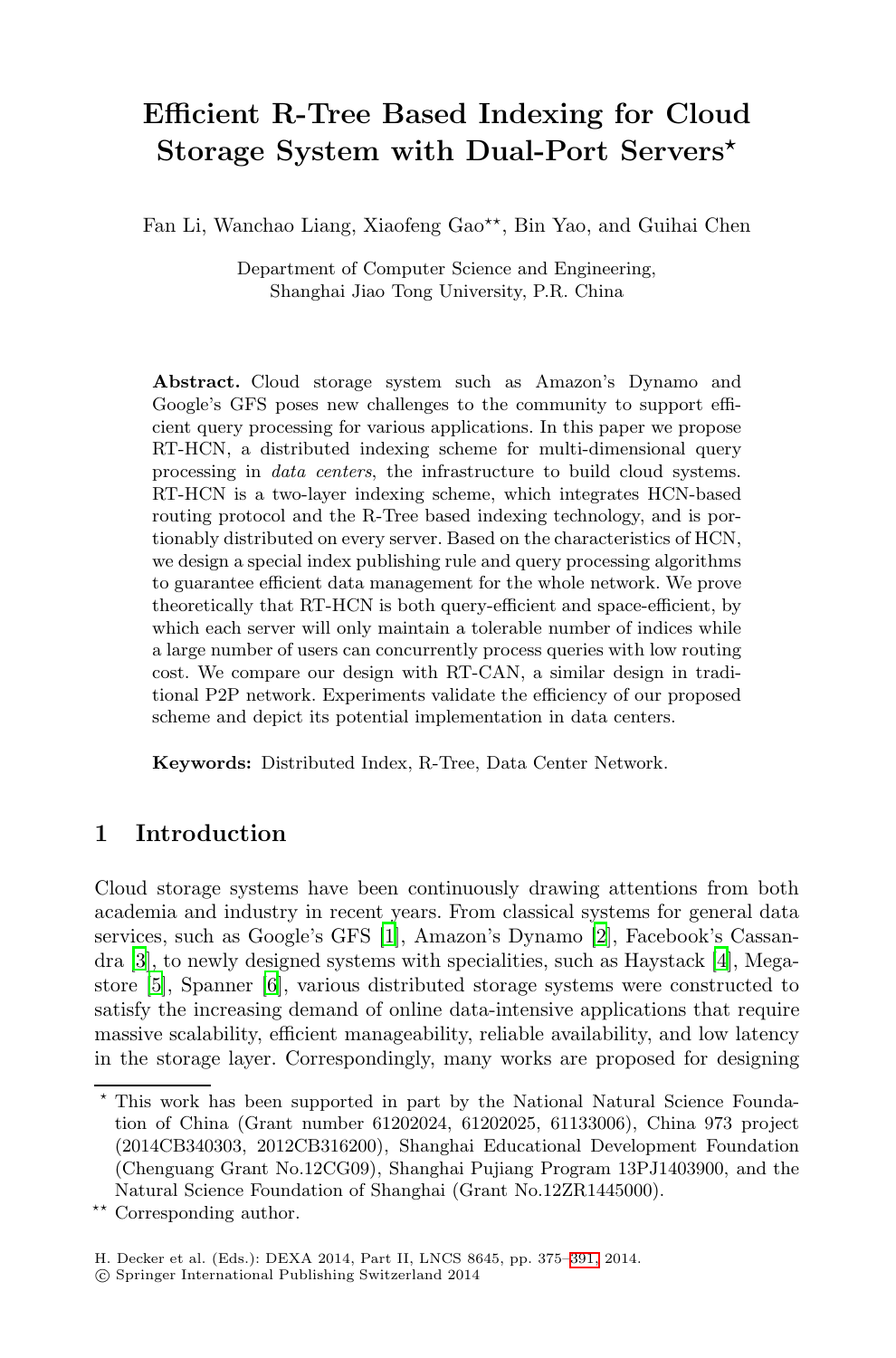new indexing scheme and data management system to support large-scale data analytical jobs and high concurrent OLTP queri[es \[](#page-15-3)[7–1](#page-15-4)0].

In a cloud DB system, datasets are partitioned among distributed servers, while users may hop among multiple servers to process their query requests. To provid[e an](#page-15-5) [effi](#page-15-6)cient indexing scheme, a common feature of the above literature is that they split indices into two categories: g[lob](#page-15-5)al index and local index, and then portioned their global indices to each server according to an overlay network architecture. Following the direction of indices, users route queries among servers based on the underlying routing protocols of the network connecting servers together. However, all these designs are constructed on P2P networks [10–12], while nowadays cloud systems are usually built on an infrastructure called *data center*, which consists of large number of servers interconnected by a specific *Data [Cen](#page-15-7)ter Network* (DCN) [13–20]. For instance, Cisco applies Fat-Tree topology as its DCN architecture for provably efficient communication [13]. Different from P2P network, DCN is more structured with low equipment cost, high network capacity, and support of incremental expansion. It is natural that such infrastructures bring new challenges for researchers to design efficient indexing scheme to support query processing for various applications.

In this paper, we propose our RT-HCN, a distributed indexing scheme for multi-dimensional query processing in *Hierarchical Irregular Compound Networks* (HCN) [21, 22], which is the latest designed DCN structure using dualport servers. HCN [has](#page-15-8) many attractive features including low diameter, high bisection width, large number of node-disjoint paths for pairwise traffic, and supports low overhead and robust routing mechanisms. Additionally, in many online data-intensive services users tend to query data with more than one key, e.g., in Youtube video system users may want to find videos via both video ids and size ranges. Therefore, designing an indexing scheme for multi-dimensional query processing in HCN is useful and meaningful for real-world cloud applications, which has both theoretical and practical significance in this area. To search the data efficiently, the R-tree [23] based multi-dimensional index is used in our system. RT-HCN integrates HCN-based routing protocol and the R-Tree based indexing technology.

Similar to previous works, RT-HCN is a two-layer indexing scheme with a global index layer and a local index layer. Since datasets are distributed among different servers, we can use an R-Tree like indexing structure to index locally stored data for each server. Next, RT-HCN portionably distributes these local indices across servers as their global indices. To avoid single master server bottleneck, each server only maintains partial global index for its potential index range. Based on the characteristics of HCN, we design an index publishing rule to guarantee an "onto" mapping from global index to local stored data. We also propose the corresponding query processing algorithms to achieve query efficiency and load balancing for each node in the network. Finally, we prove theoretically that RT-HCN is both query-efficient and space-efficient, by which servers will not maintain redundant indices while a large number of users can concurrently process queries with low routing cost. We compare our design with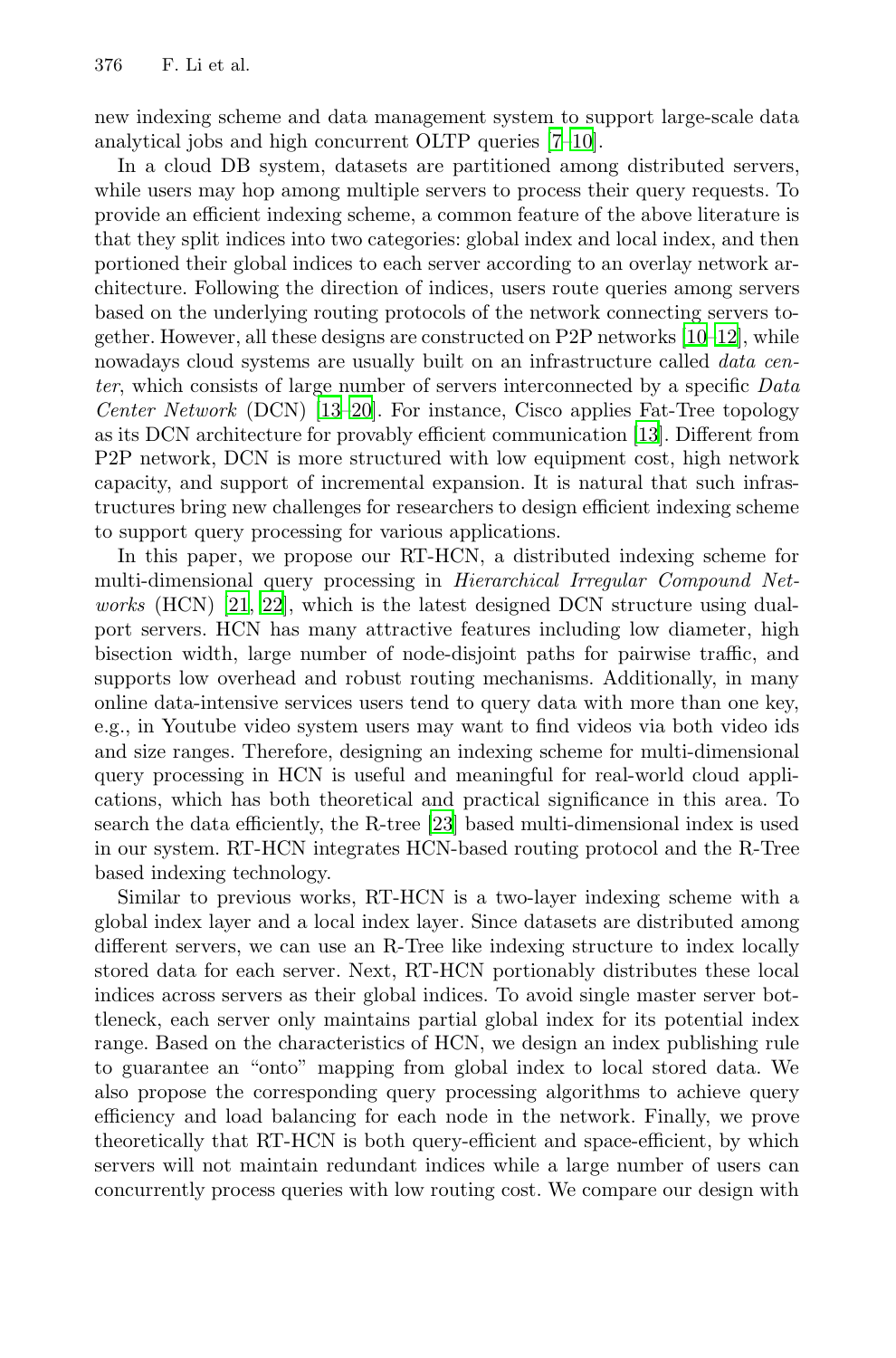RT-CAN [7], a similar design for traditional P2P network. Experiments validate the efficiency of our proposed scheme and depict its potenti[al](#page-15-9) implementation in data centers.

<span id="page-2-0"></span>Our contribution of this paper is threefold: (1) to the best of our knowledge, we are the first to propose a distributed multi-dimensional indexing scheme for a specific DCN structure to improve query [e](#page-2-0)fficiency and system QoS; (2) noticing and taking advantage [of](#page-3-0) the topology of HCN, we present a specialized mapping technique to improve global ind[ex](#page-6-0) allocation in the network, resulting queryefficiency and load-balancing for the cloud sys[tem](#page-9-0); and (3) we theoretically prove the efficiency of RT-CAN, and compare our model numerically with RT-CAN [7], an indexing scheme for P2P network. Simulation results show that our scheme costs less index space for each node while pr[ov](#page-15-9)ides faster query processing speed with higher bandwidth.

The rest of this paper is [or](#page-14-0)ganized as follows. Section 2 summarizes the related work in this research area. Section 3 introduces the overview of our system, including coding of HCN and meta-servers. In Sec. 4 we illustrate the two-layer index construction with global index publishing rules. In Sec. 5 we depict the query processing algorithms with corresponding performance analysis theoretically. Section 6 discusses the maintenance and improvement of RT-HCN. Section 7 compares our design with the latest work [RT](#page-15-1)-CAN in [7] and proves the effi[cie](#page-15-0)ncy of our construction. [Fi](#page-16-1)nally, Section 8 provides a conclusion.

## **2 Related Works**

Nowadays, ther[e](#page-16-2) [a](#page-16-2)re lots distributed storage systems which assist to manage big data for cloud applications. Among them, we have excellent commercial imple[me](#page-15-10)ntations like key-value based system Amazon's Dynamo [2], Google's Google File System [1] (GFS), and BigTable [24], which aim at dealing with large scales of data. Meanwhile, some open source systems [suc](#page-15-3)h as HDFS, HBase and HyperTable also provided a good platform for research use. Cassandra [3] is one non-rational database that combines features of BigTable and Dynamo. Some other systems such as Ceph [25], are designed to provide high performance in objects retrieval.

We want to build a second level overview index and our work follows the framework proposed in [8]. It offers an idea to build a two level index in cloud system for data retrieval on top of a physical layer. Moreover, an efficient and extensible framework for index in P2P based cloud system was put forward in [10]. However, more specialized topology has been designed to meet the requirement of today's cloud system and that is why we want to apply the two-level index design to specific data center network and discuss its improvement. As the topology of DCN is known, we can guarantee the processing time by calculating out the physical hops needed for a given query. While in P2P network only logical hops of the overlay network can be estimated.

Data center network (DCN) is the network infrastructure inside a data center, which connects a large number of servers via high-speed links and switches.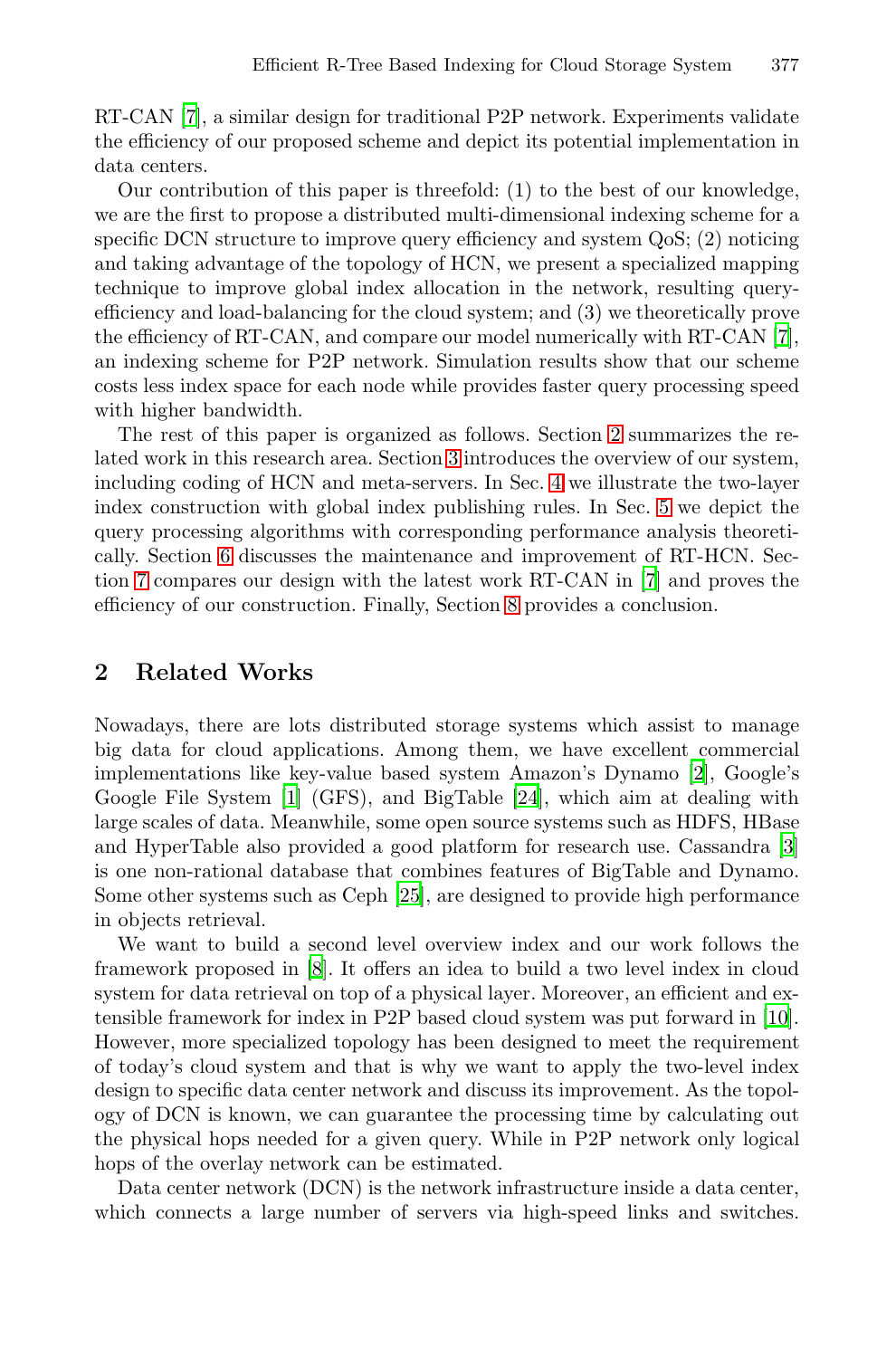<span id="page-3-0"></span>Compared to traditional cloud system which is usually based on P2P network, specially and carefully designed DCN topologies fulfill the requirements with lowcost, high scalability, low configuration overhead, robustness and energy-saving. DCN structures can be roughly divided into two categories, one is switch-centric such as VL2 [14] and Fat-Tree [13]. The other is server-centric like BCube [16], DCell [15], FiConn [17, 18], MDCube [19] and uFix [20]. They usually have more advantages than the former designs. HCN [22], the topology chosen in our system falls into the server centric topology. It is a well-designed network for data center and offers a high degree of regularity, scalability, and symmetry. Different from traditional P2P network, we have to be aware of the physical topology when we are discussing DCN and that is why we need to improve the mapping technique for distributing global index to fix a given network.

## **3 System Overview**

In this section, we will introduce the topology of HCN and illustrate some basic features of it. Then, we explain some preliminary definitions for further illustration of index construction strategy.

### **3.1 Hierarchical Irregular Compound Network**

<span id="page-3-1"></span>HCN (Hierarchical irregular Compound Network) is a well-designed network for data center and o[ffe](#page-4-0)rs a high degree of regularity, scalability, and symmetry. A level-*h* HCN with *n* servers in every single unit is denoted as  $HCN(n, h)$ . HCN is a recursively defined struct[ure.](#page-3-1) A high-level  $HCN(n, h)$  employs a low level  $HCN(n, h - 1)$  as a unit cluster and connects many such clusters by means of a complete graph.  $HCN(n, 0)$  is the smallest module (basic construction unit) that consists of *n* dual-port servers and an *n*-port miniswitch. For each server, its first port is used to connect with the miniswitch while the second port is employed to interconnect with another server in different smallest modules for constituting larger networks. Figure 1 illustrates an e[xam](#page-4-1)ple of HCN with  $n = 4$ and  $h = 2$ , which consists of 64 servers. Each server is labeled according to a coding process, which will be introduced in Sec. 3.2.

It is easy to see that there is always multiple routes between any two servers in HCN and this is called multi-path routing which provides good features like high bandwidth, good balancing and error tolerance. This is the main aspect we want to concern during index construction and also becomes a main reason why special designed index scheme for specific network is well worth being discussed.

For clarity, we summarize the symbols with their meanings in Table 1. Some of them will be described in the following sections.

#### **3.2 Meta-Server and Coding Strategy**

Given an HCN(4, h), there are  $4^{h+1}$  servers in total and are coded by *n* ranging from 0 to  $4^{h+1} - 1$ . Thus we use  $S_n$  to denote the  $n^{th}$  server in the HCN.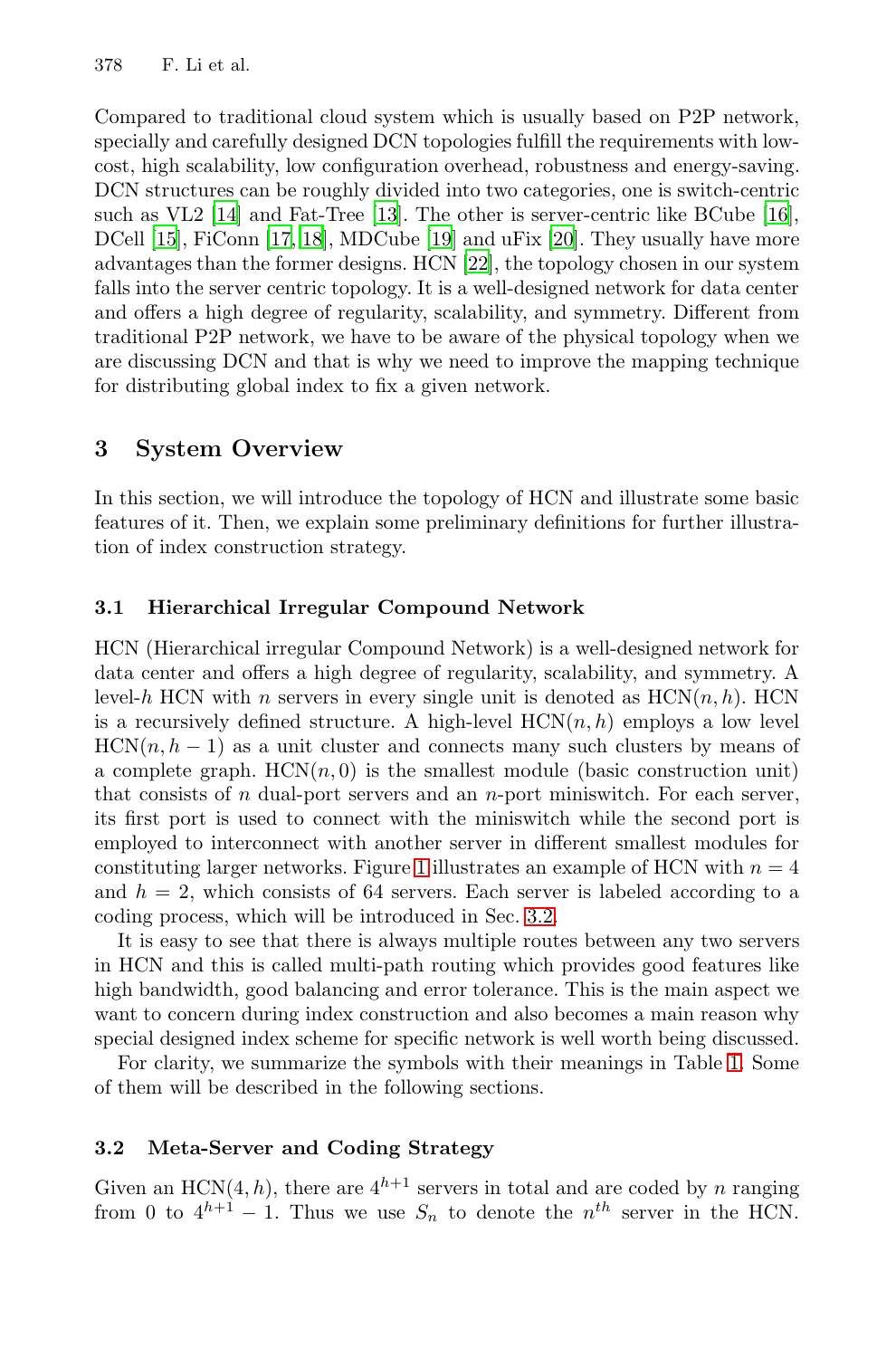<span id="page-4-1"></span><span id="page-4-0"></span>

**Fig. 1.** HCN(4,2) with Coding for Meta-Server

**Table 1.** Symbol Description

|                  | <b>Sym Description</b>                  |                | <b>Sym Description</b>                 |
|------------------|-----------------------------------------|----------------|----------------------------------------|
| $\boldsymbol{n}$ | Code for server and meta-server $ h $   |                | The highest level of HCN               |
| $S_n$            | The server with code $n$                | lВ             | Data boundary                          |
| $M_n$            | The meta-server with code $n$           | $\mathbf{B}_n$ | Potential index range for $M_n$        |
| $\mathbf{R}_n$   | Representatives for $M_n$               | $R_n^i$        | The $i^{th}$ representative for $M_n$  |
|                  | $N_n$ $S_n$ 's node set for publishing. | $N_n^i$        | The $i^{th}$ publishing node for $S_n$ |

Since HCN itself is a recursively defined structure, there are also  $4^{h-l}$  different HCN(4, *l*)'s ( $0 \le l \le h$ ) in the same HCN(4, *h*). We consider each  $S_n$  and  $HCN(4, l)$   $(0 \le l \le h)$  as a meta-server in our system.

**Definition 1.** *A* Meta-server is a single server or an  $HCN(4, l)$   $(0 \le l \le h)$ *considered entirety.*

Meta-servers together constitute the overlay network and facilitate global queries, which is going to be explained in detail later. Meta-servers are also coded by *n* and denoted a[s](#page-4-0)  $M_n$ . The coding strategy of  $M_n$  is given by:

$$
M_n = \begin{cases} S_n, & 0 \le n < 4^{h+1} \\ \text{HCN}(4, q-1) \text{ consists of } S_r, S_{r+1}, \dots, S_{r+4^q-1}, n \ge 4^{h+1} \end{cases}, (1)
$$

where  $q$  and  $r$  from the above equation represent the quotient and the reminder when the given *n* is divided by  $4^{h+1}$ . From the function, we know that  $M_n$  is when the given *n* is divided by  $\frac{1}{2}$ . Then the function, we have that  $\frac{1}{2}$  is equivalent to  $S_n$  when  $n < 4^{h+1}$ , and when  $n \ge 4^{h+1}$   $M_n$  represents a specific HCN(4, l) ( $0 \leq l \leq h$ ). For example, Fig. 1 shows that in an HCN(4, 2), 64 meta-servers consist of only one server are coded with the number ranging from 0 to 63, 16 meta-servers formed by  $HCN(4,0)$  are coded with 64, 68,  $\cdots$ , 124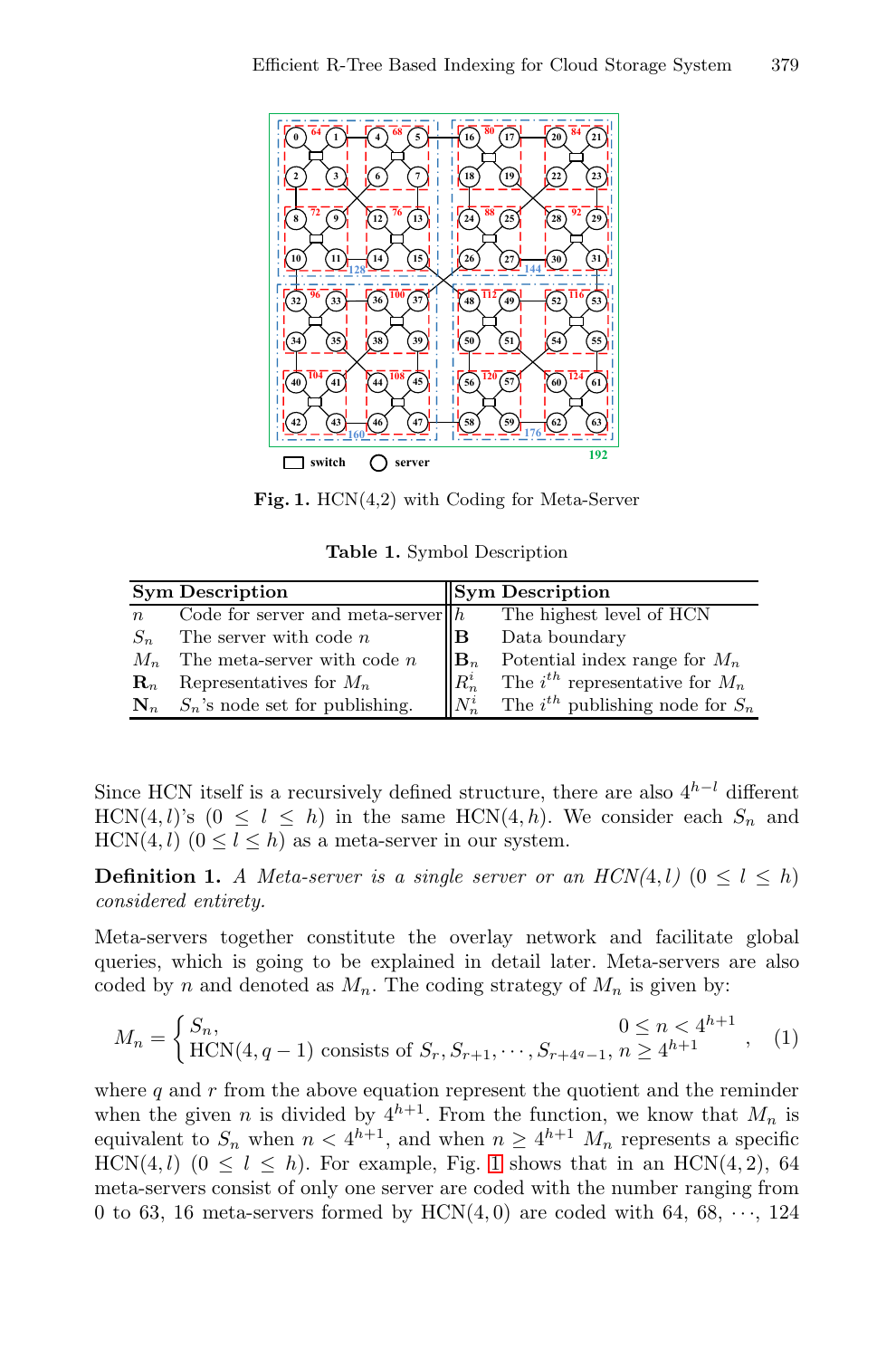(shown as red squares), 4 bigger meta-servers formed by HCN(4*,* 1) are coded with number 128, 144, 160, 176 (shown as blue squares), while the biggest green square formed by the whole HCN(4*,* 2) is coded with 192.

#### **3.3 Representatives in Meta-Server**

As is already mentioned, meta-servers form a higher-level overlay network and assist query processing in the network. However, as meta-servers are merely an abstract concept, we need to pick up several physical servers to be in charge of queries that are sent to corresponding meta-server from the overlay network.

<span id="page-5-0"></span>**Definition 2.** *Representatives of a given meta-server are several carefully picked servers that physically deals with queries forwarded [to](#page-5-0) that meta-server.*

We now provide our strategy for choosing representatives of a given metaserver  $M_n$  and there are two cases:

- 1. If  $n < 4^{h+1}$ , we chose  $S_n$  as the representative of  $M_n$  since  $M_n = S_n$ .<br>2. If  $n > 4^{h+1}$ ,  $M$  pow is actually an HCN(4, l)  $(0 < l < h)$  and we p
- 2. If  $n \geq 4^{h+1}$ ,  $M_n$ , now, is actually an HCN(4*, l*) ( $0 \leq l \leq h$ ), and we provide<br>a special bit manipulation to find out its representatives. First we calculate a special bit manipulation to find out its representatives. First we calculate the quaternary form of *n*, denoted as  $q_0q_1 \cdots q_m$ . Here  $m > h$  stands since  $n \geq 4^{h+1}$ . Secondly, we pick up the first  $m - h$  bits as shown in Eqn. (2) and calculate the decimal number *b*. Then we replace each of the last *b* bits with  $q_*$ , where  $q_* \neq q_{m-b}$  and will get several newly formed number. Finally we calculate the decimal form of the last  $h + 1$  bits of the new numbers and servers coded with those numbers are the representatives for this  $M_n$ .

$$
\underbrace{\overbrace{q_0q_1\cdots q_{m-h-1}}^{m-h \text{ bits}}}_{=b \text{ (decimal)}}\underbrace{\overbrace{q_{m-h}\cdots q_{m-b}}^{h+1 \text{ bits}}}_{=p\text{ place part}}\tag{2}
$$

For example, the grey nodes in Fig. 2 (a), (b) illustrates the representatives for corresponding meta-server  $HCN(4, l)$  when *l* equals to 0 and 1. It is obvious that these representatives actually takes the advantages of HCN topology and offer good connectivity which will facilitate query process.

We denote the representatives of  $M_n$  as set  $\mathbf{R}_n$  and  $\mathbf{R}_n$  has different number<br>entities in different situation. In case 1  $\mathbf{R} = LR^1$  while in case 2  $\mathbf{R} =$ of entities in different situation. In case 1,  $\mathbf{R}_n = \{R_n^1\}$  while in case 2,  $\mathbf{R}_n = \{R^1 \mid R^2 \mid R^2 \mid R^3\}$ . Here  $R^i$  stands for the server which is the *i*<sup>th</sup> representative of  ${R_n^1, R_n^2, R_0^3}$ . Here  $R_n^i$  stands for the server which is the *i*<sup>th</sup> representative of meta-server *M* and  $R^i$  is called an *l<sup>th</sup>*-level representative if and only if *M* is meta-server  $M_n$ , and  $R_n^i$  is called an  $l^{th}$ -level representative if and only if  $M_n$  is<br>a meta-server formed by an  $HCM(A, l)$   $(0 \le l \le h)$ a meta-server formed by an  $HCN(4, l)$   $(0 \le l \le h)$ .

Now we give some explanation on choosing representatives. It is obvious to choose  $S_n$  as representatives for  $M_n$  when  $n < 4^{h+1}$  because they are exactly the same. So we focus our discussion on case 2 here. According to the topology of HCN, it is not hard to find that all of the representatives we choose for  $M_n$  $(n > 4^{h+1})$  are servers that are more closely connected to other HCN(4, *l*)'s in the same level. Thus, our strategy cut the cost of queries forwarding and since there are three representatives for a single  $M_n$ , it also offers flexibility to choose the closet representative or the dullest one. This strategy also fits quite well with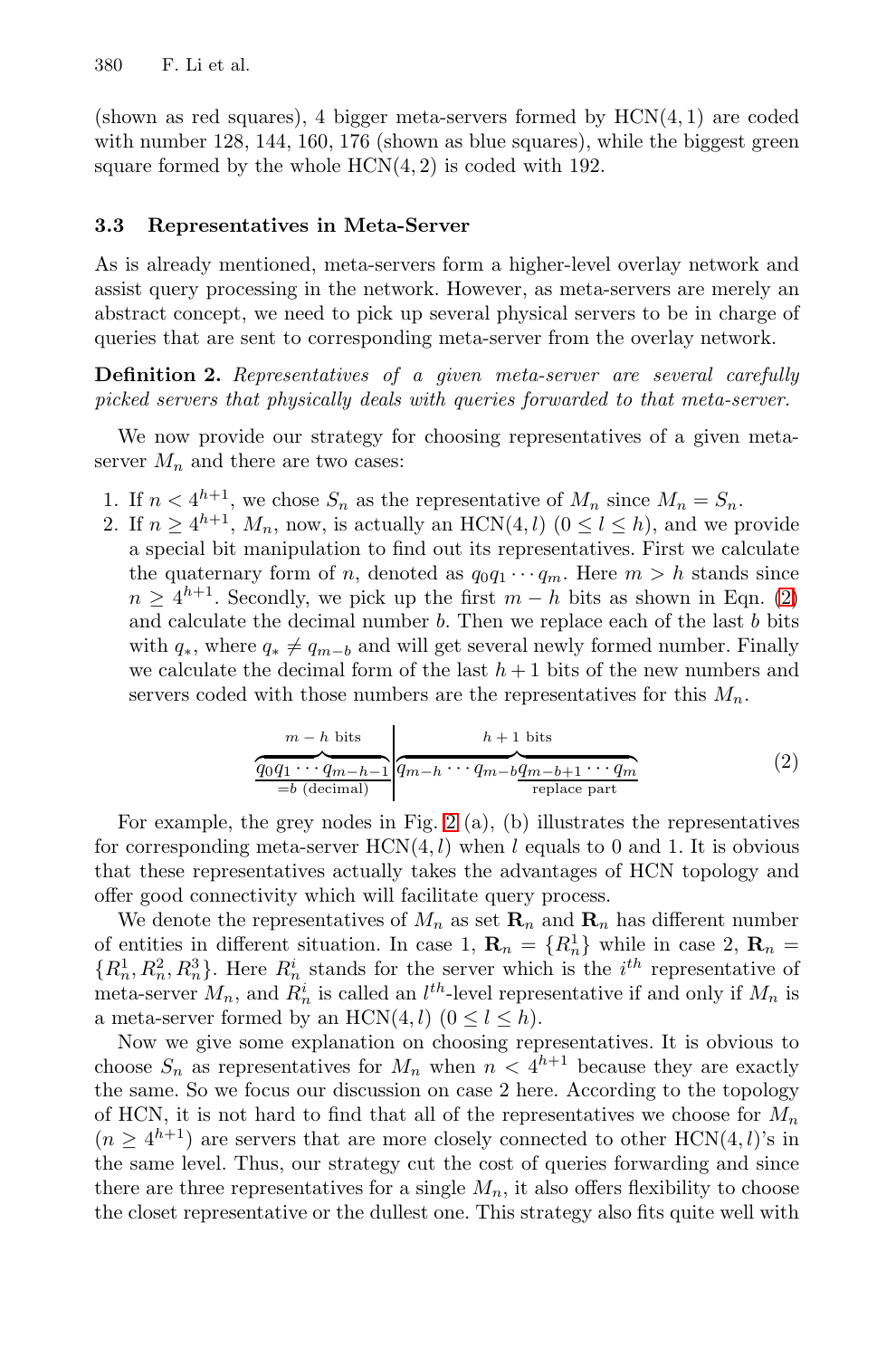<span id="page-6-2"></span><span id="page-6-1"></span>

**Fig. 2.** The Representatives for Meta-servers in HCN(4,2)

the multi-path routing of HCN. What's more, the following lemma and theorem show that our strategy also offers good scalability and balancing property.

**Lemma 1.** *Each meta-server*  $M_n$   $(n \geq 4^{h+1})$  *has exactly three representatives.* 

<span id="page-6-0"></span>**Proof:** There are four different bits in quaternary number and our strategy replace the bits [w](#page-6-2)ith a same bit different with  $q_{m-b}$  in Eqn. (2), so the result is three. The biggest  $M_{(h+1)\cdot 4^{h+1}}$  is the only special one that has four representatives since the bit *<sup>q</sup>*<sup>m</sup>−<sup>b</sup> does not exist in this case. - $\Box$ 

**Theorem 1.** *Each server*  $S_n$  *will be the representative for exactly two different meta-servers.*

**Proof:** Firstly, it is obvious that each server should be chosen as a representative for  $M_n$  where  $n < 4^{h+1}$ . Secondly, according to Lemma 1, the representative-<br>time in the whole system is  $2 \cdot 4^{h+1}$  in total. Thirdly, no server can be selected for three times. Since the quaternary form of the coding for a given server is fixed, there exist only one way for it to be split according to the form given by Eqn. (2). Combining the above discussion, we can draw a conclusion to our proof  $\alpha$  according to the Pigeonhole Principle.  $\Box$ 

## **4 Indexing Construction**

In this section, we first introduce the vital component of the higher level overlay network, which is essential for constructing the global index. Then we introduce the construction our two-layer index in detail with index publishing rules.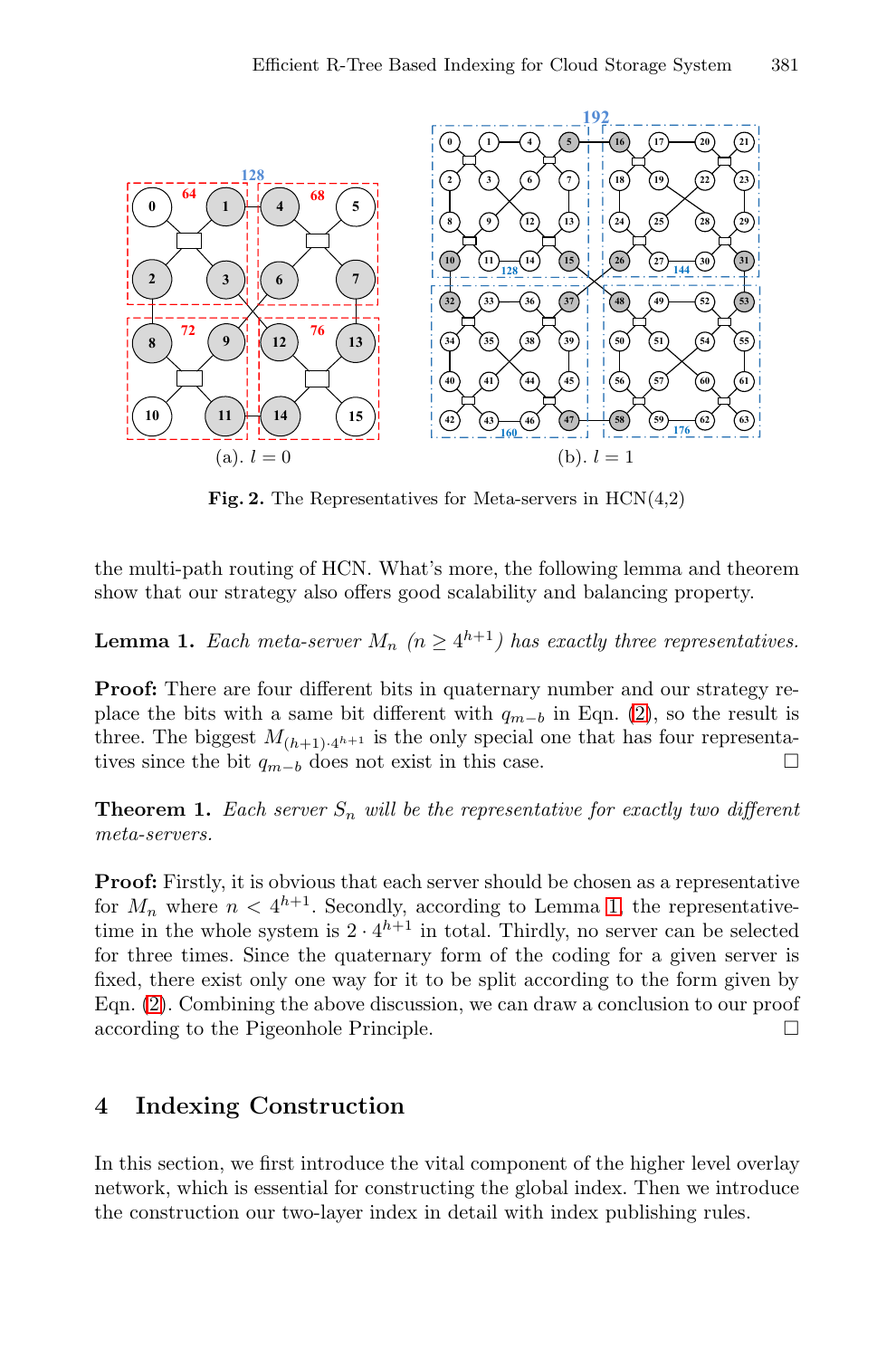#### **4.1 Potential Indexing Range**

Before we begin our discussion of index construction, we illustrate another essential concept about our meta-servers. In order to construct the global index for multi-dimensional data in our overlay network, we have assigned each metaserver a potential indexing range. Thus, for any given queries, we can figure out which meta-server is responsible for it and then the query is processed by the representatives of that meta-server.

The multi-dimensional data forms a data boundary denoted as **B**, which is a *k*-dimensional rectangle as the bounding box of the spatial data objects:

$$
\mathbf{B} = (B_0, B_1, B_2, \cdots, B_k) .
$$
 (3)

Here  $k$  is the number of dimensions and each  $B_i$  is a closed bounded interval  $[i_i, u_i]$  describing the extent of the data along dimension *i*. To better illustrate our idea, the following discussion focuses on an example situation when  $k = 2$ .

**Definition 3.** *Potential indexing range is an abstract attribute assigned to meta-server and indicates which meta-server (indeed the subordinate representatives) is (are) responsible for processing a coming query.*

Suppose the data is bounded by  $\mathbf{B} = (B_0, B_1)$ , [wh](#page-5-0)ere  $B_0$  is  $[l_0, u_0]$  and  $B_1$  is  $[l_1, u_1]$ . We calculate a quaternary number  $Q_n$  for each meta-server  $M_n$  and use it to help figure out the potential index range  $\mathbf{B}_n$  for  $M_n$ . Suppose  $q_0q_1 \cdots q_m$ is the corresponding quaternary form for  $n$ , then  $Q_n$  is calculated according to the following two cases:

- 1. If  $m \leq h$ , we add  $m h$  consecutive 0's to the front of  $q_0q_1 \cdots q_m$  and construct an  $h + 1$  bit quaternary number  $Q_n = 00 \cdots 0q_0q_1 \cdots q_m$ .
- 2. If  $m > h$ ,  $q_0q_1 \cdots q_m$  can be split as the form explained in Eqn. (2). In this situation, we pick out the last  $h + 1$  bits and delete the replace part to get  $Q_n = q_{m-h}q_{m-h+1} \cdots q_{m-b}.$

Now, we use the following iteratively defined function to calculate  $\mathbf{B}_n$ .

$$
\mathbf{B}_n = \text{pir}(\mathbf{B}, Q_n) = \begin{cases} \text{pir}(([l_0, \frac{l_0 + u_0}{2}], [l_1, \frac{l_1 + u_1}{2}]), Q'_n), & q_0 = 0 \\ \text{pir}(([\frac{l_0 + u_0}{2}, u_0], [l_1, \frac{l_1 + u_1}{2}]), Q'_n), & q_0 = 1 \\ \text{pir}(([l_0, \frac{l_0 + u_0}{2}], [\frac{l_1 + u_1}{2}, u_1]), Q'_n), & q_0 = 2 \\ \text{pir}(([\frac{l_0 + u_0}{2}, u_0], [\frac{l_1 + u_1}{2}, u_1]), Q'_n), & q_0 = 3 \\ ([l_0, u_0], [l_1, u_1]) & Q_n = \varnothing \end{cases}, \quad (4)
$$

where  $Q_n$  is a quaternary number denoted as  $q_0q_1 \cdots q_i$  and  $Q'_n$  is a newly<br>constructed quaternary number  $q_1q_2 \cdots q_i$ . For higher dimensional data, the data constructed quaternary number  $q_1q_2 \cdots q_i$ . For higher dimensional data, the data range can be seen as a hyper-rectangle and the potential index ranges for different meta-servers are sequenced according to their coding in a similar way.

For example in Fig. 3 (a), two axes  $B_0$  and  $B_1$  denote the range of data in two dimensional space (w.l.o.g., we assume it generates a square area, rather than a rectangle). Then the potential indexing range for  $M_{80}$  (denoted as red square)<br>should be  $([\frac{l_0+u_0}{2}, \frac{l_0+3u_0}{4}],[l_1, \frac{3l_1+u_1}{4}])$ ; the *pir* for  $M_{144}$  (denoted as blue square)<br>is( $[\frac{l_0+u_0}{2}, u_0], [l_1, \frac{l_1+u$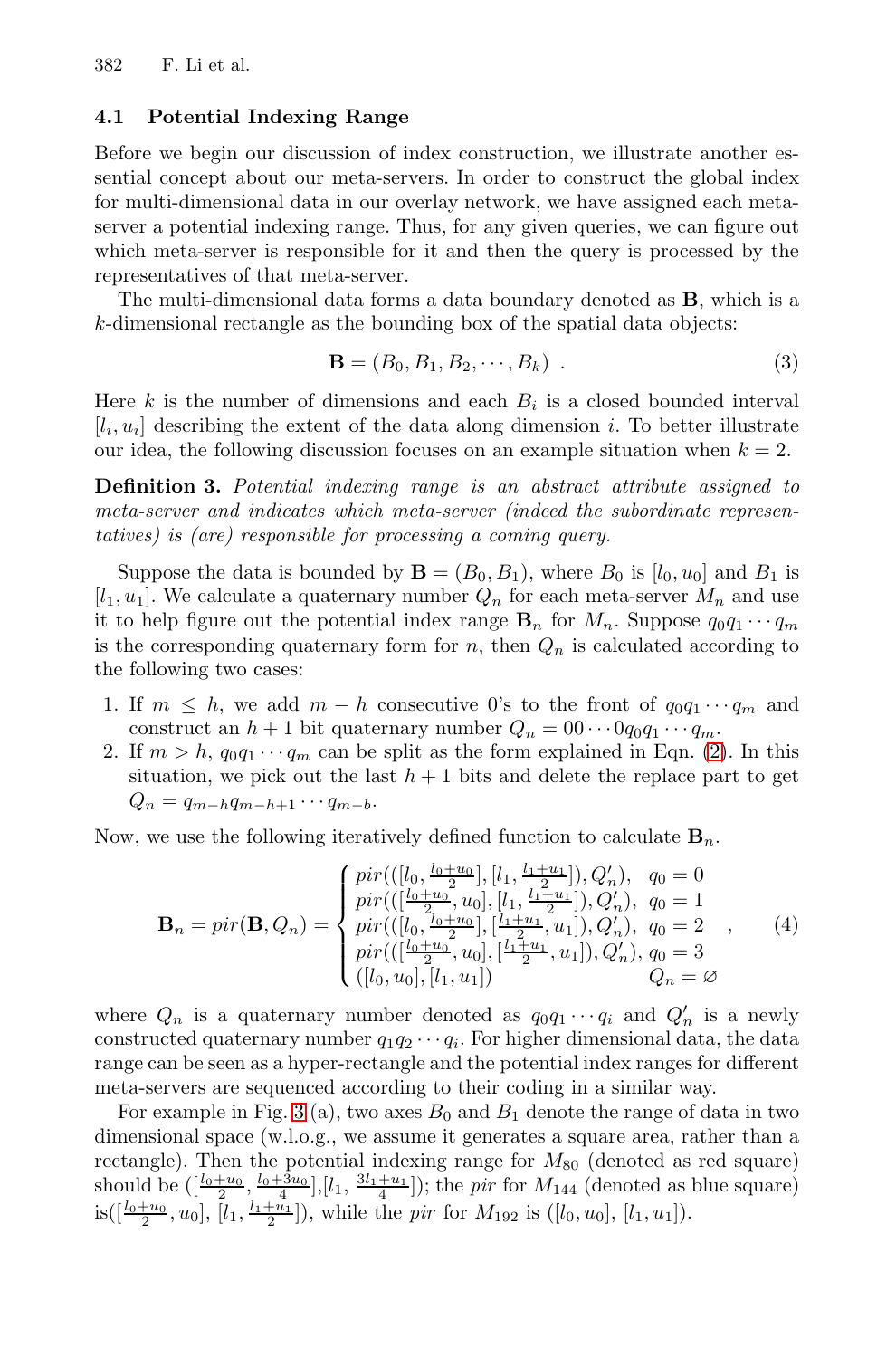

**Fig. 3.** Illustration of Range Mapping and Index Distribution

#### **4.2 Global Index in Overlay Network**

As is discussed above, each data server  $S_n$  has built an R-tree index for its local data to facilitate multi-dimensional search. Then,  $S_n$  adaptively selects a set of index nodes  $\mathbf{N}_n = \{N_n^1, N_n^2, \cdots, N_n^{d_n}\}\$  from its local R-tree and publishes each  $N_i^i$  to the representatives of a specific meta-server whose potential indexing range  $N_n^i$  to the representatives of a specific meta-server whose potential indexing range<br>inst covers the minimum bounding range of  $N^i$ . We initially choose the last but just covers the minimum bounding range of  $N_n^i$ . We initially choose the last but<br>one level index nodes from a given  $R$ -tree to be published since these nodes are one level index nodes from a given R-tree to be published since these nodes are usually not frequently updated and do not introduce too many false positives either. The format of the published R-tree nodes is  $(n, mbr)$ , where  $n$  indicates the origin server for storing the data and *mbr* is the minimal bounding range of the published R-tree node. After receiving the published nodes, representatives buffers the index in memory. In this way, the global index composes of several R-tree nodes from the local indexes and is distributed over the data center.

**Algorithm 1.** Index Publishing (For  $S_n$ )  $N_n$  =getSelectedRTreeNode( $S_n$ ) for each  $N_n^i \in \mathbf{N}_n$  do Find the least *n'* s.t.  $\mathbf{B}_{n'}$  fully covers  $N_n^i$ .*mbr*  Get the representatives  $\mathbf{R}_{n'}$  for  $M_{n'}$  **for each**  $S_k \in \mathbf{R}_{n'}$  do **S**<sub>k</sub> inserts  $(n, N_n^i.mbr)$  into its global index set **7 end 8 end**

Fig. 3 (b) provides a simple example of a local R-tree. If the node  $R_1$  is selected to be published, it should be published to server  $S_{17}, S_{18}, S_{19}$ , which are representatives of the  $HCN(4, 0)$  shown in red. Similarly, if the node  $R_3$  is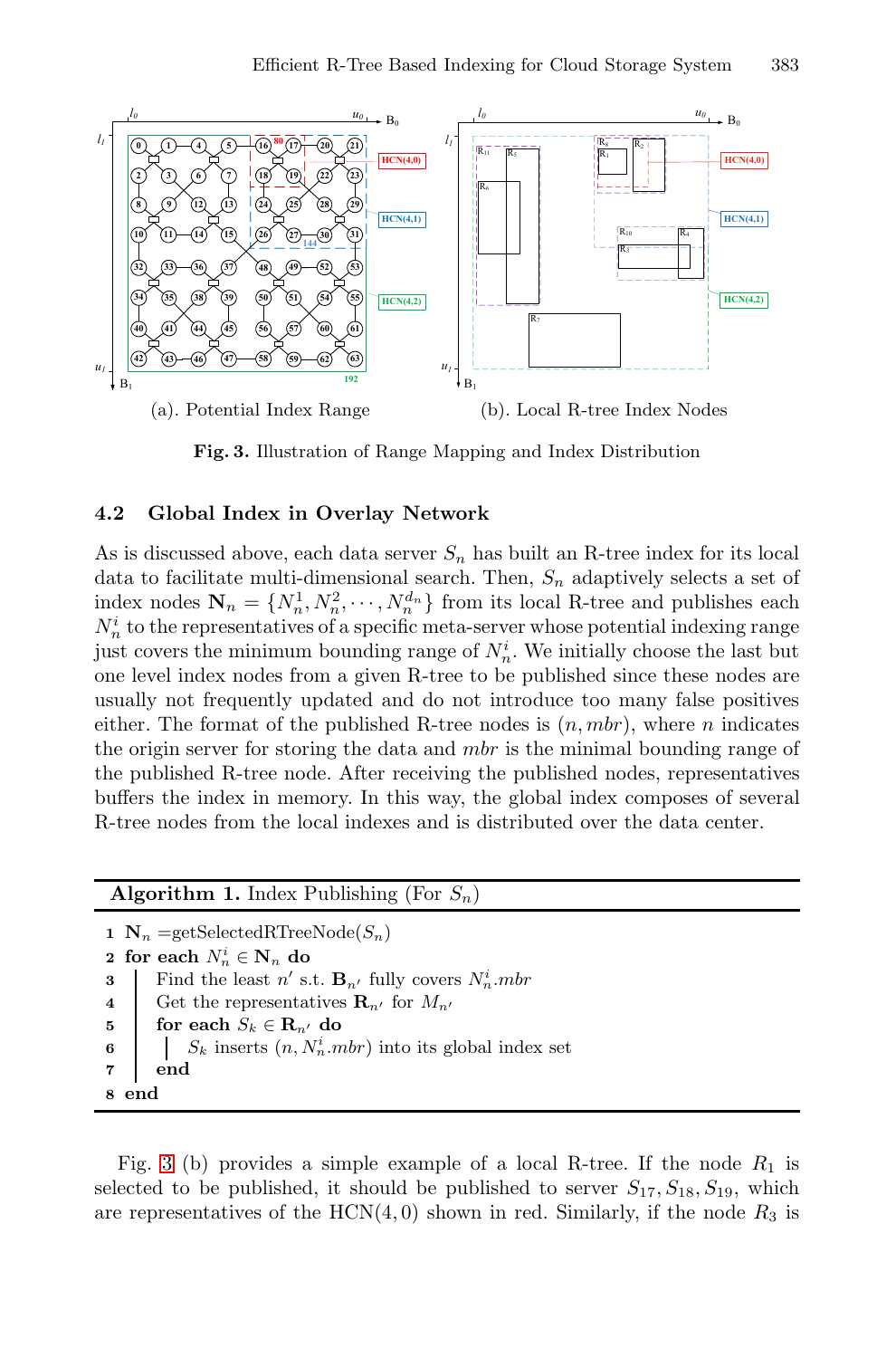selected to be published, it should be published to server  $S_{16}, S_{26}, S_{31}$ , which are representatives of the HCN(4*,* 1) shown in blue.

<span id="page-9-0"></span>The average routing cost for one-to-one traffic in HCN is  $O(2^{h+1})$  [22], and the cost for information transmission between representatives of the same metaserver is  $o(2^{h+1})$ , thus the cost to publish an index node should be  $O(2^{h+1})$  on average, and it equals to  $O(\sqrt{N})$  when  $n = 4$ , where *N* is the total number<br>of servers in the given HCN. For more general situation, the cost is given by of servers in the given HCN. For more genera[l](#page-15-9) situation, the cost is given by  $N^{-\log_2 n}$  and can be reduced as *n* get larger. We also want to mention here that the cost shown above is exactly physical hops between servers while previous works claims that it takes only  $O(\log N)$  to publish index in P2P network but they are only discussing hops in the overlay network. Since the physical connection of P2P network is unclear, the physical hops can be hard to exam and constrain. Another improved feature for index publishing in our system is that under this design we can make sure that each index node is published to exactly only three servers in the system. However, the strategy used in [7] publish the nodes to other servers as long as the range of the index node overlaps with the potential index range of the given servers. Then, the amount of index nodes published in the system is hard to control.

## **5 Query Processing**

In this section we show how our global index can be applied to process queries and reduce the cost of physical hop counts in an HCN.

#### **5.1 Point Query**

A query is denoted as  $Q(value)$  where  $value = (v_0, v_1)$ , indicating a multidimensional data point. Given an indexed R-tree node  $N_i^n$ ,  $N_i^n$  should be<br>searched to retrieve possible results if and only if  $N^n$  mbr covers the query point searched to retrieve possible results if and only if  $N_i^n$  *mbr* covers the query point  $(n_i, n_i)$ . Such node  $N^n$  however, can be published to several different represen- $(v_0, v_1)$ . Such node  $N_i^n$ , however, can be published to several different representatives in our system. The following theorem shows that we have to search a set tatives in our system. The following theorem shows that we have to search a set of servers' global index to get the full results. Our design splits the processing of a query into two phases. In the first phase, the query is done by the response server  $S_{n_1}$  of the meta-server that is responsible for the query and the representatives look up the global index, search the buffered R-tree nodes and return the entries that satisfy the query. In the second phase, based on the received index entries, the query is forwarded to the corresponding physical server  $S_n$ and retrieve the results via the local R-tree.

**Theorem 2.** *The published index node that may contain results for a given value*  $(v_0, v_1)$  are in representatives of  $h + 2$  meta-servers. Moreover, exactly *h* + 1 *servers need to be searched in total to get the full results.*

**Proof:** Suppose an indexed R-tree node  $N_i^n$  contains the search value  $(v_0, v_1)$ , it is certain that the destination for publishing this index node must be the repreis certain that the destination for publishing this index node must be the representative of some meta-servers whose potential index range covers point  $(v_0, v_1)$ ,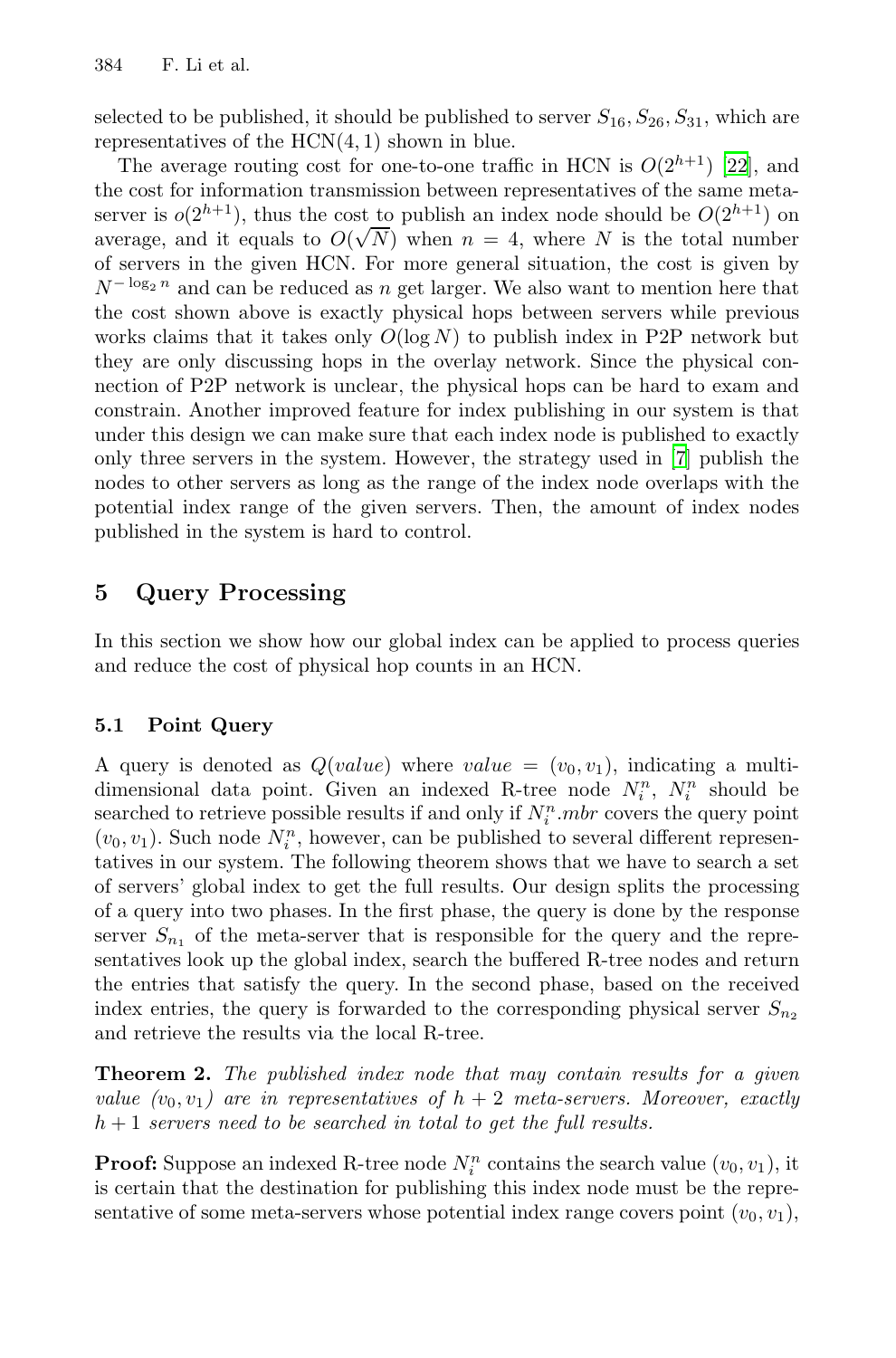other wise it will contradict with our publishing rule. Therefore, we can easily figure out there are  $h + 2$  different meta-servers that meet the above condition. They respectively consist of a single server, an  $HCN(4,0)$ , an  $HCN(4,1)$ ,  $\cdots$ , and the biggest  $HCN(4, h)$ . Since the meta-server formed by a single server takes itself as a representative and is also one of the representatives for the meta-server formed by  $HCN(4, l)$  that meet the above condition for some  $l$ , the total number of servers to search is then  $h+1$ . It is also good to notice that the  $h+1$  servers are actually representatives of different levels that is from  $0^{th}$  level to  $h^{th}$  level, this will facilitate our explanation for query forwarding. this will facilitate our explanation for query forwarding. -

<span id="page-10-0"></span>Although it seems that  $h + 1$  is a quite big number while the total number of servers are  $4^{h+1}$ , we provide our strategy for forwarding the query based on a greedy algorithm and show that the cost of forwarding is really small even when there are  $h + 1$  servers to be searched. [A](#page-10-0)s we have discussed above, there are  $h + 1$  representatives to search and they range from level 0 to level h. To process a query  $Q(v_0, v_1)$ , we first forward the query to the nearest  $h^{th}$  level representative  $S_{n_h}$  which is responsible for the given query.  $S_{n_h}$  searches its buffered global index and returns matched results to the user. Then, it forwards the query to the nearest  $h - 1^{th}$  level representative  $S_{n_{h-1}}$ , respectively. Until a  $0^{th}$  level representative has been searched, we can finally get the full results. The head of the routing message follows the format of {*l*, *value*}, where *l* is the level for representative and *value* is the querying point. Alg. 2 describes such process in detail.

| <b>Algorithm 2.</b> Point Query Processing                                                                                               |  |  |  |  |
|------------------------------------------------------------------------------------------------------------------------------------------|--|--|--|--|
| <b>Input</b> : $\{l, value\}$                                                                                                            |  |  |  |  |
| <b>Output:</b> N (the result set of indexed R-tree nodes)                                                                                |  |  |  |  |
| 1 $N = \emptyset$                                                                                                                        |  |  |  |  |
| 2 for $\forall N \in S$ .globalIndex do                                                                                                  |  |  |  |  |
| 3   if N.mbr covers value then                                                                                                           |  |  |  |  |
| $\begin{array}{c c}\n1 & \text{1 times} & \text{3 times} \\ 4 & \text{1} & \text{Add } N \text{ into } N \\ 5 & \text{end}\n\end{array}$ |  |  |  |  |
|                                                                                                                                          |  |  |  |  |
| 6 end                                                                                                                                    |  |  |  |  |
| 7 $S_{next}$ = the nearest $l-1^{th}$ level representative for value                                                                     |  |  |  |  |
| 8 Forward query message $\{l-1, value\}$ to $S_{next}$                                                                                   |  |  |  |  |
| 9 return $N$                                                                                                                             |  |  |  |  |
|                                                                                                                                          |  |  |  |  |

We can see from the above algorithm that the shortest query path for a given query is  $O(\log N)$  and if we want to maintain the multi-path routing of HCN, our index publishing scheme does bring out some extra cost for specific queries. But since the cost of forwarding queries from any  $l + 1$ <sup>th</sup> level representative to the nearest  $l^{th}$  level representative will never exceed the maximum cost of point-<br>to-point routing in an HCN(4, l) which is  $O(2^{l+1})$  and noticing that under this to-point routing in an  $HCN(4, l)$  which is  $O(2^{l+1})$ , and noticing that under this design only with a probability of  $\frac{1}{4}$  will a query pass result in redundant routing, thus, the average cost of query in our system will only be  $\frac{5}{4}$  times of the cost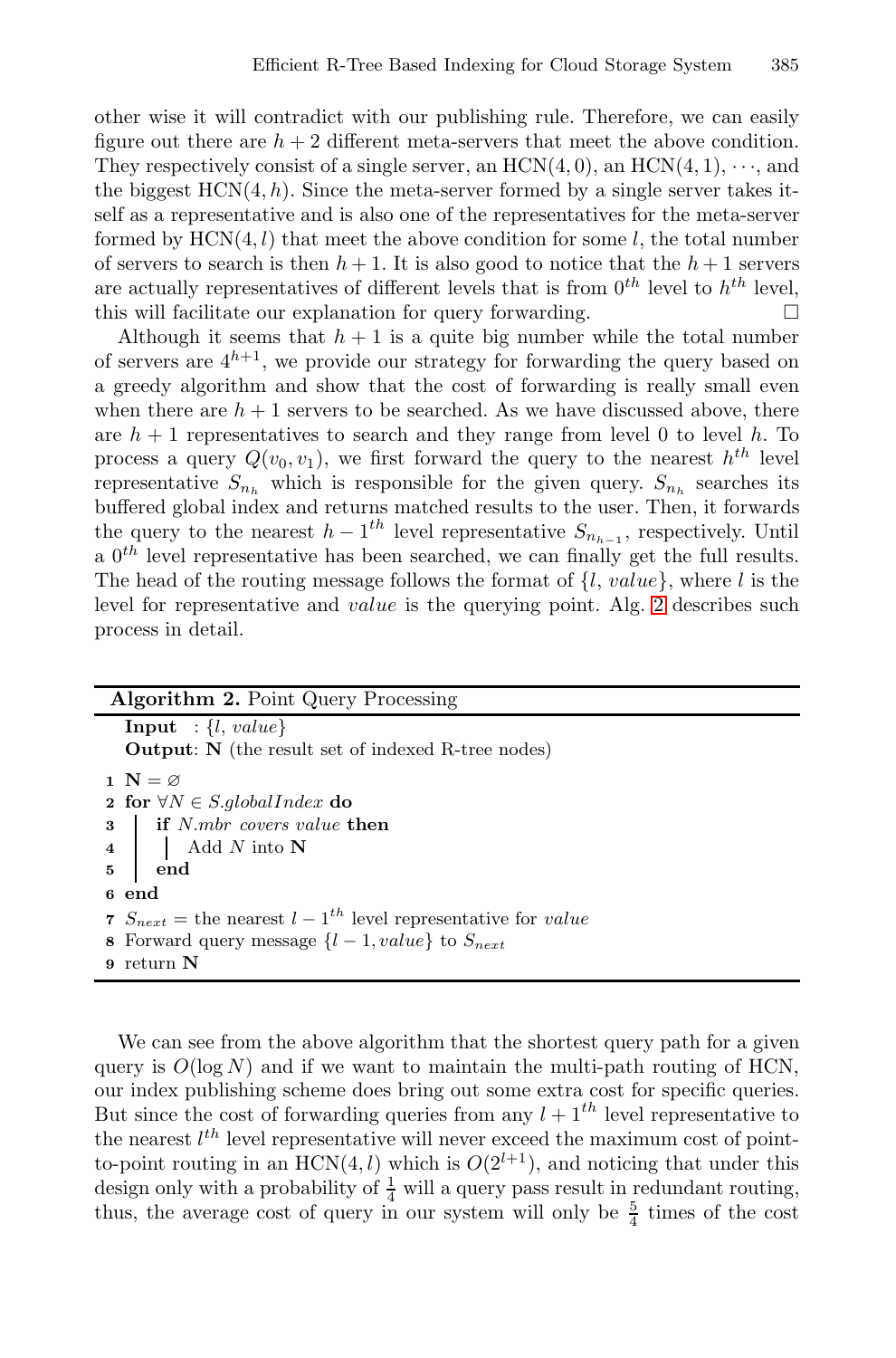of point-to-point routing in an  $HCN(4,h)$  and then is still constrained by a logarithmic scale. What's more, with a similar analysis, it is easy to figure out that the parameter  $\frac{5}{4}$  will decrease to  $\frac{n+1}{n}$  when considering an HCN(*n*, *h*). We mention again that the cost we were discussing above are all physical connections rather than hops in the overlay network.

#### **5.2 Range Query**

A range query is denoted as  $Q(range)$ , where  $range = ([l_0, u_0], [l_1, u_1])$  is a multi-dimensional hypercube. If an R-tree node's boundary  $N_i^n.mbr$  overlaps<br>with *range* it should be searched to retrieve the possible query results. Let us with *range*, it should be searched to retrieve the possible query results. Let us think about an easy case first, if the *range* is small enough and can be fully covered by some  $\mathbf{B}_n$ , where *n* is smaller than  $4^{h+1}$ , then  $Q(range)$  actually goes in the same way we do for point queries in the last subsection. Inspired by this special case, we can figure out that range query is an variation of point query, with only a small modification.

We can first find out the smallest  $HCN(4, l)$  that fully covers the queried range, then just as what we did in point query, we first forward the query to the nearest  $h^{th}$  level representative  $S_{n_h}$ , which is responsible for the given range. T[he](#page-10-0)n,  $S_{n_h}$  forwards the query to the nearest  $h - 1^{th}$  level representative  $S_{n_{h-1}}$ , respectively, until an  $l^{th}$  level representative has been searched. Then, different from what we did in point query from the  $l^{th}$  level on the representatives will from what we did in point query, from the  $l^{th}$  level on, the representatives will<br>forward the query to all the lower level representatives whose potential index forward the query to all the lower level representatives, whose potential index range overlaps with *range*, to guarantee the correctness and completeness of results. Since routing cost in  $HCN(4, l)$  where  $l < h$  is  $o(log N)$ , with similar analysis for point query, it is easy to figure out that the cost for a range query is still  $O(\log N)$ , and the detail of the range query algorithm is omitted here as it is similar to Alg. 2.

## **6 Further Discussion and Optimization**

We only used  $HCN(4, 2)$  and 2-dimensional data for discussion in the above sections, this does not mean these two parameters should [be fi](#page-16-3)xed. When considering the implementation of an  $HCN(n, h)$ , the function to map each meta-server a different potential index range should be changed since *n* is different. Noticing that *h* is a parameter that indicates the scalability of the whole system, it does not affect much the design of the mapping function because the system is a recursively designed architecture. In a situation where  $n \neq 4$ , we can also build a function similar to Equation (4), the only difference is that we are now dealing with an *n*-dimensional number rather than a quaternary number. For higher dimensional data, we can take advantage of the space-filling curve [27] to reduce dimension. Taking advantage of these space filling curves, it is possible to generate one-to-one mappings between spaces of different dimensions, that is, we can apply our strategy similarly to higher-dimension data.

We also offer an optimization for data distribution. It is sure that the system will be more balanced if the data with close features are allocated closer. It is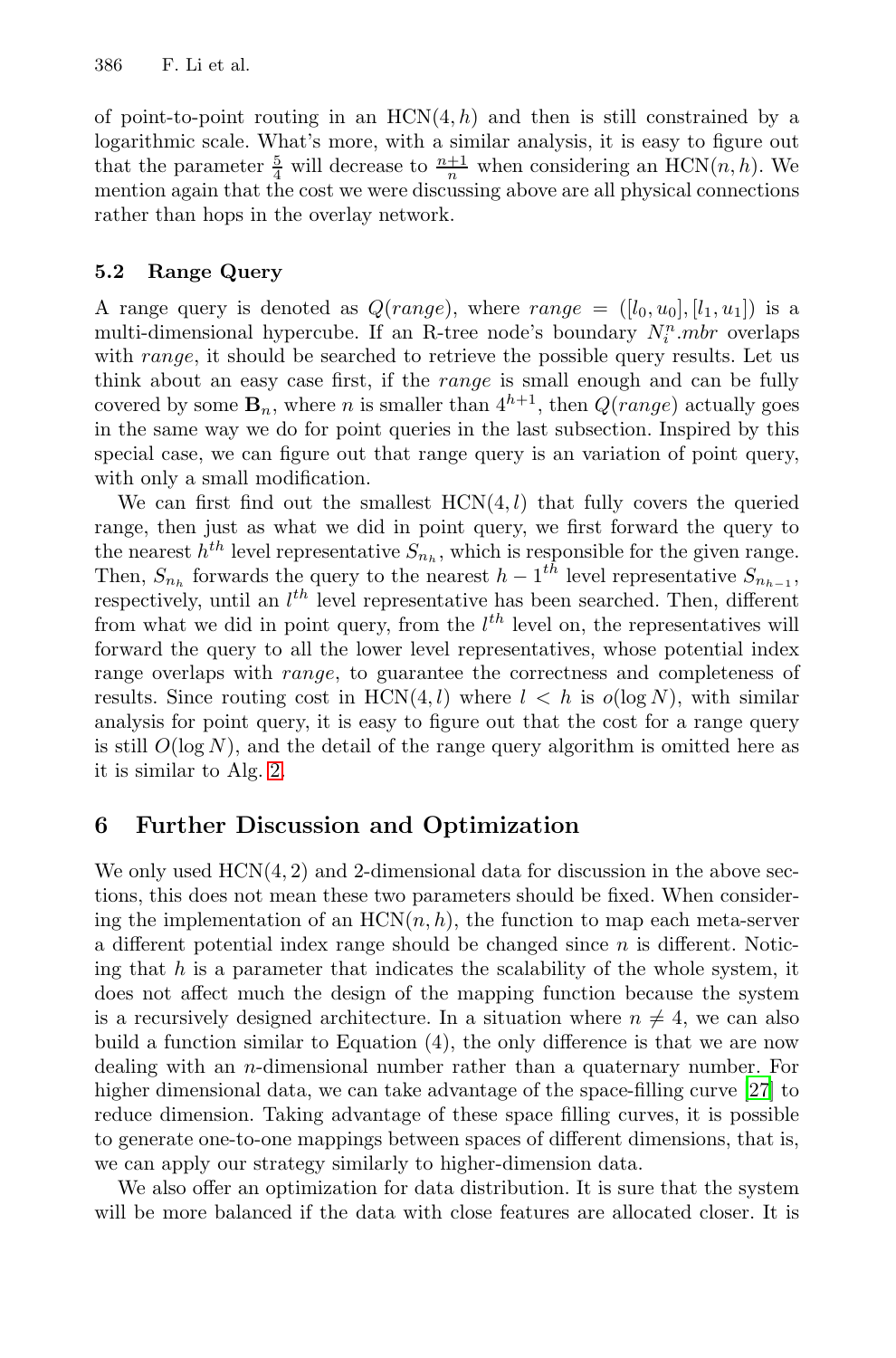also good to keep the locality coherence of data for retrieval, especially for multidimensional data. Locality sensitive functions offered by [26] can facilitate data distribution and offer good performance of query processing. Another significant improvement can be done is about queries with specific frequency. It is a common scene in real world that some data are more hot and queried more frequently than others. In this case, it is sure that some servers which are responsible for the hot data are more busy and are in the risk of being bottleneck for the system. A heuristic strategy for this problem is that we may want to assign a dynamic potential index range for each server and discuss the cost of maintenance and the improvement of performance.

## <span id="page-12-0"></span>**7 Performance Evaluation and Numerical Experiments**

In this section, we evaluate the performance of RT-H[CN](#page-12-0). We simulate an HCN(4*,* 2), generate the multi-dimensional data and randomly allocate them in different servers. We consider randomly generated data together with data following Zipf distribution to prove the scalability of RT-HCN. The queries including both point queries and range queries are randomly generated from any server. Since the cost of query processing is proved to takes only  $N^{-\log_2 n}$  physical hops for any given query, performance of our system discussed in this section focus mainly on two metrics: Heat of each server and Index nodes in each server, both of which reflects the high scalability and balance of the system. Table 2 is the parameters used in our experiments.

**Table 2.** Parameters Used in Our Experiments

| Parameter | Default | Range             | Meaning                       |
|-----------|---------|-------------------|-------------------------------|
|           | 320000  | [320000, 1280000] | Number of data items in total |
|           |         |                   | Highest level of HCN          |
|           | 64      |                   | Total number of servers       |

First, we estimate the number of published in[de](#page-13-2)[x](#page-13-3) nodes in different servers in the network. We compare the results of our publishing strategy with the one used in RT-CAN to show that we provide a more scalable and balanced publishing rule. Our evaluation is first carried out with randomly generated data and then with data that obey centralized distribution. Fig. 4 and Fig. 5 show the data distribution in the experiments.

We then vary the number of data items distributed to each server and investigate the changes in number of published index nodes. Fig. 6-8 show the number of global indices on each server according to RT-HCN and RT-CAN publishing rules, where number of data item varies from 320*,* 000 to 1*,* <sup>280</sup>*,* 000. From the results we can see that our system maintains less index entries at each server compared to RT-CAN under uniform data distribution. Similarly, results in Fig. 9-11 show that when data are not randomly distributed, our design still provides a better result with tolerate number of indices.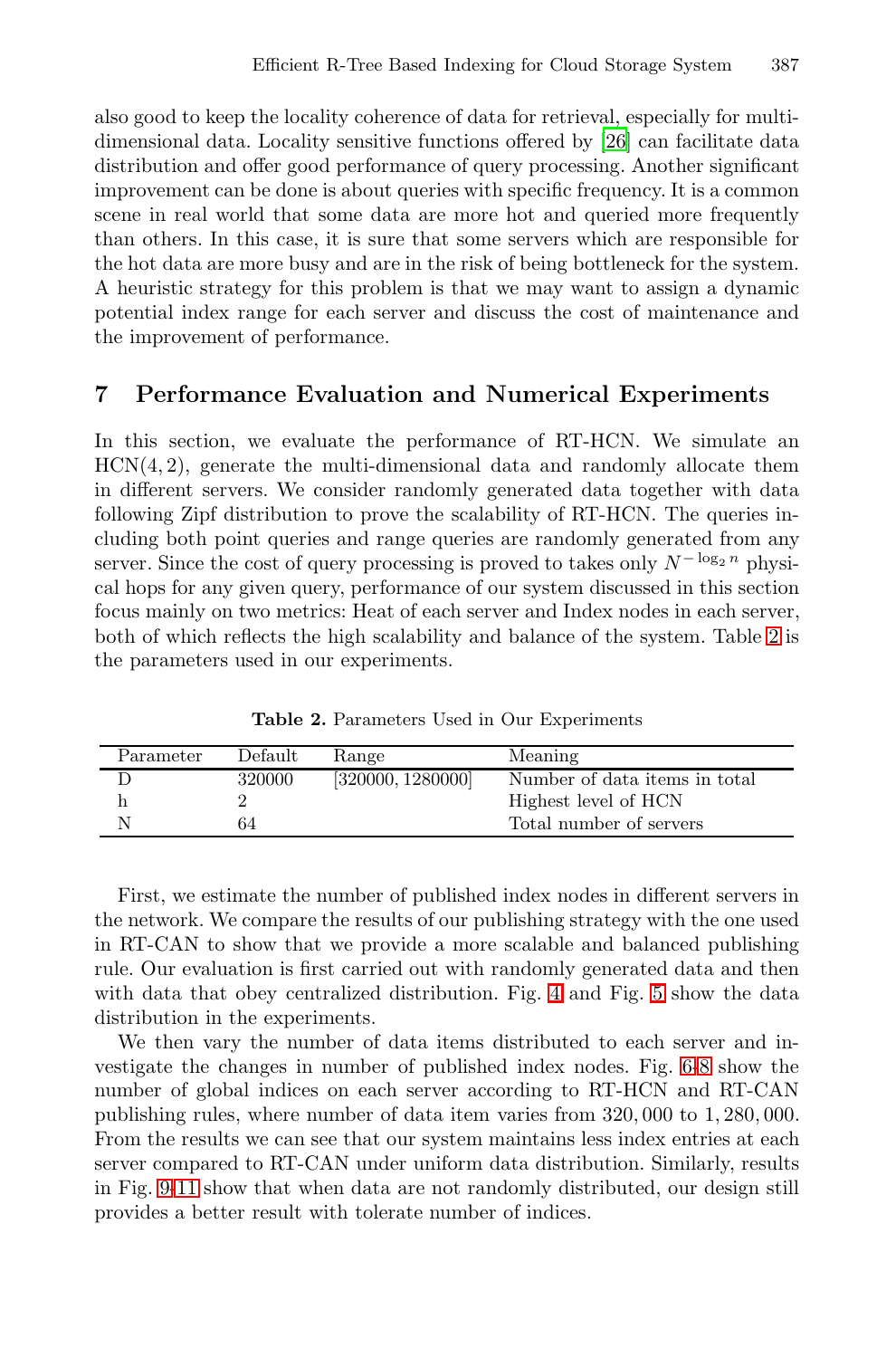

**Fig. 4.** Uniform Data Distribution

<span id="page-13-1"></span><span id="page-13-0"></span>

<span id="page-13-3"></span><span id="page-13-2"></span>**Fig. 5.** Zipf Data Distribution

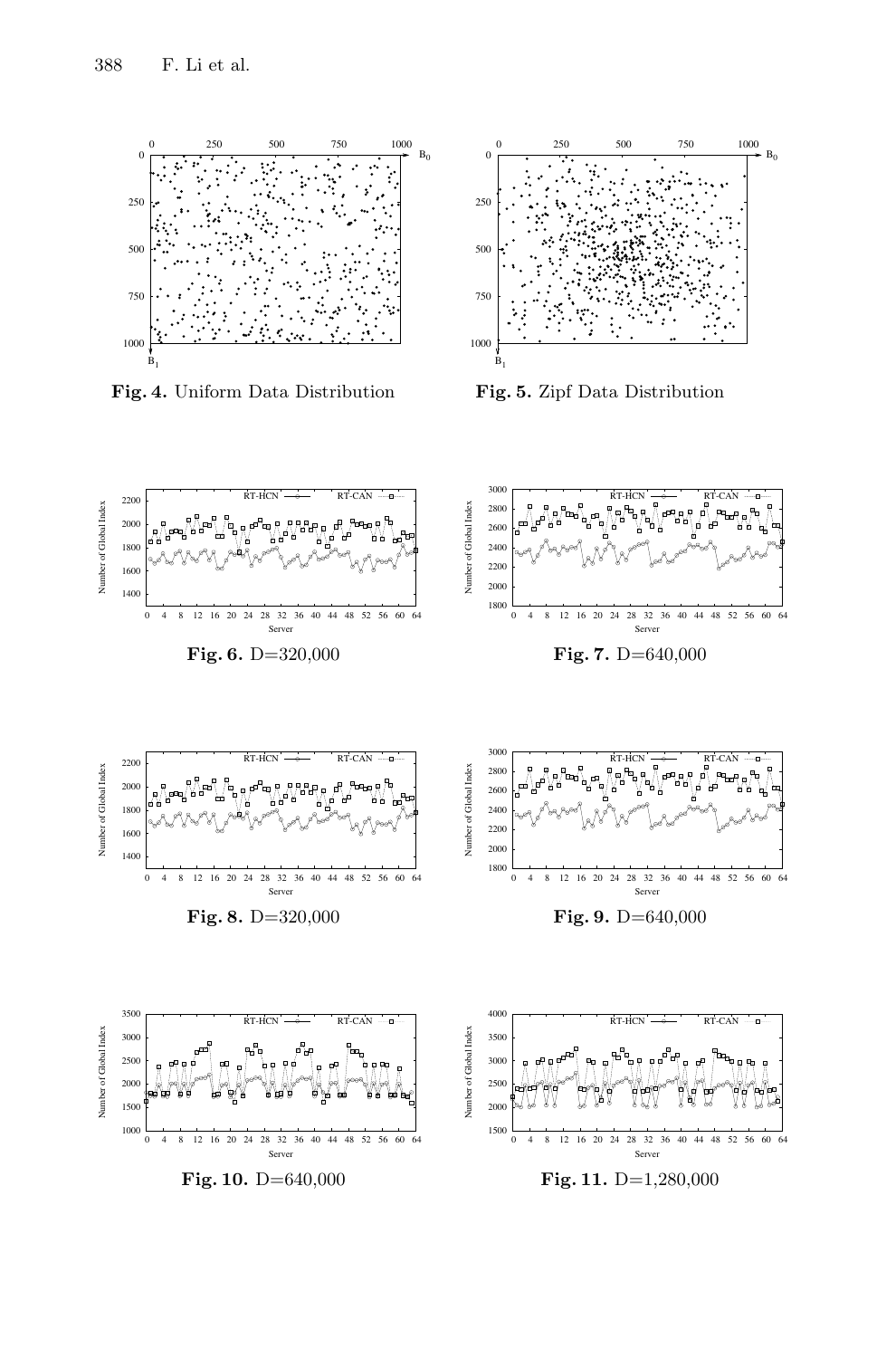Finally, we estimate the visiting frequency of different servers in the network (denoted [as a](#page-14-1) heatmap) when a given number of randomly generated queries are processed. The heatmap is drawn according to the access frequency of each server and directly reflects the processing condition of servers in the system. When a multiple-paths routing is applied, the variance of access frequency of the whole system is reduced, indicating a more balancing performance. Moreover, when a larger HCN is built, good balancing performance of smaller HCNs reduces the risk of any server being the bottleneck. Thus, in other words, good results from heatmap also reflect good scalability of our system design. The results are shown in Fig. 12 and Fig. 13. We can see that shortest path routing offers a not bad performance since most servers are almost as busy as each other and when we apply multiple paths for one-to-one traffic we get a even more balanced performance since our publishing strategy is not locality based.

<span id="page-14-0"></span>

**Fig. 12.** Heatmap Shortest-Paths

<span id="page-14-1"></span>

**Fig. 13.** Heatmap Multiple-Paths

#### **8 Conclusion**

In this paper, we proposed an indexing scheme named RT-HCN for multidimensional query processing in data centers, which are the infrastructures for building cloud storage systems and are interconnected using a specific data center [net](#page-15-9)work (DCN). RT-HCN is a two-layer indexing scheme, which integrates HCN-based routing protocol [22] and the R-Tree based indexing technology, and is portionably distributed on every server. Based on the characteristics of HCN, we design a special index publishing rule and query processing algorithms to guarantee efficient data management for the whole network. We prove theoretically that RT-HCN is both query-efficient and space-efficient, by which each server will only maintain a constrained number of indices while a large number of users can concurrently process queries with low routing cost. We compare our design with RT-CAN [7], a similar design for traditional P2P network. Experiments validate the efficiency of our proposed scheme and depict its potential implementation in data centers.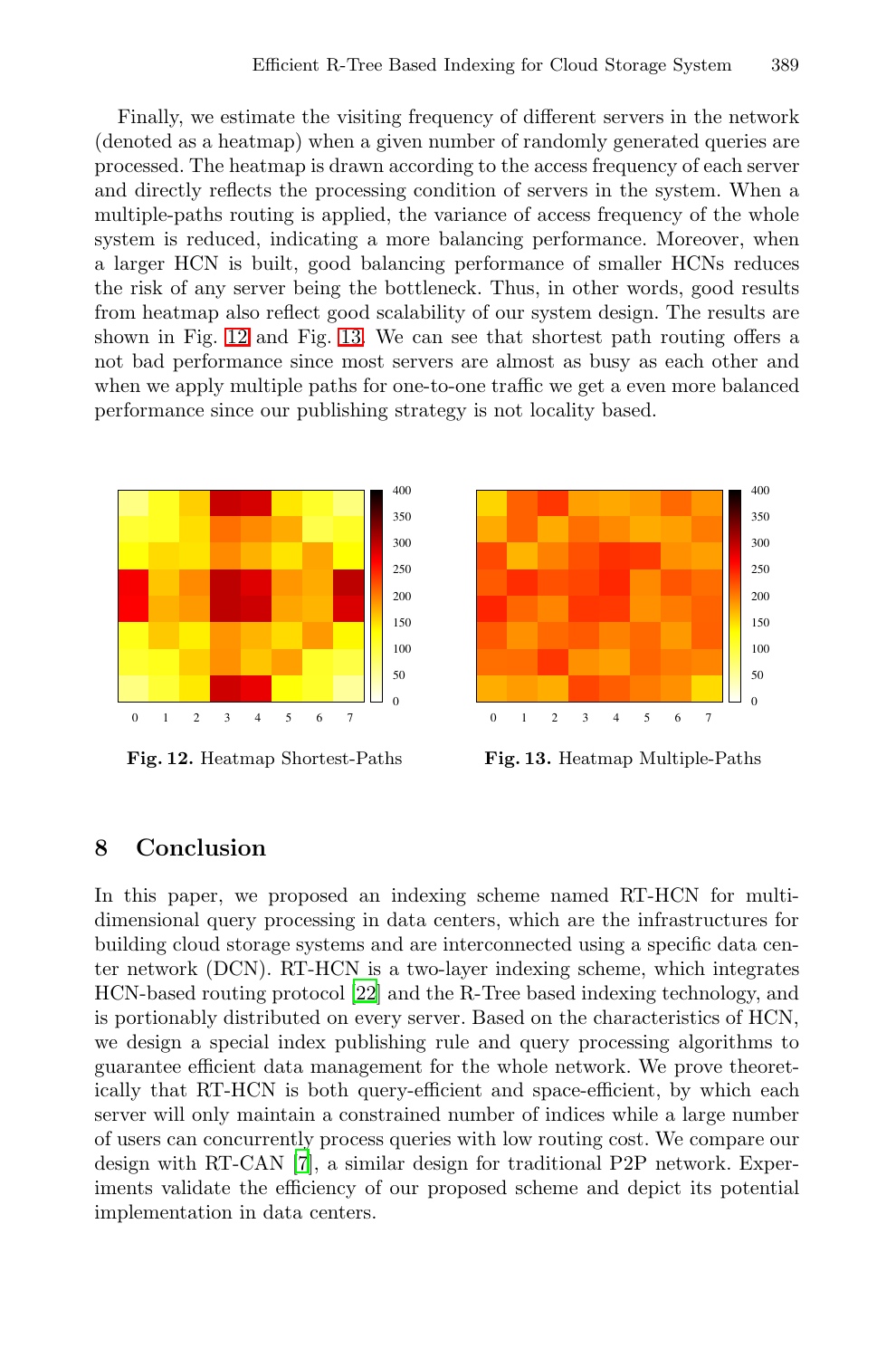# <span id="page-15-1"></span><span id="page-15-0"></span>**References**

- <span id="page-15-2"></span>1. Ghemawat, S., Gobioff, H., Leung, S.-T.: The Google file system. ACM SIGOPS 37(5), 29–43 (2003)
- 2. DeCandia, G., Hastorun, D., Jampani, M., et al.: Dynamo: amazon's highly available key-value store. ACM SIGOPS 41(6), 205–220 (2007)
- <span id="page-15-9"></span>3. Lakshman, A., Malik, P.: Cassandra: a decentralized structured storage system. ACM SIGOPS 44(2), 35–40 (2010)
- <span id="page-15-10"></span>4. Beaver, D., Kumar, S., Li, H.C., et al.: Finding a Needle in Haystack: Facebook's Photo Storage. In: USENIX OSDI, pp. 47–60 (2010)
- 5. Baker, J., Bond, C., Corbett, J.C., et al.: Megastore: Providing Scalable, Highly Available Storage for Interactive Services. ACM CIDR 11, 223–234 (2011)
- <span id="page-15-3"></span>6. Corbett, J.C., Dean, J., Epstein, M., et al.: Spanner: Google's globally-distributed database. ACM TOCS 31(3), 8 (2013)
- 7. Wang, J., Wu, S., Gao, H., et al.: Indexing multi-dimensional data in a cloud system. In: ACM SIGMOD, pp. 591–602 (2010)
- <span id="page-15-4"></span>8. Wu, S., Wu, K.-L.: An Indexing Framework for Efficient Retrieval on the Cloud. Bulletin of TCDE of the IEEE Computer Society 32(1), 75–82 (2009)
- <span id="page-15-5"></span>9. Wu, S., Jiang, D., Ooi, B.C., Wu, K.-L.: Efficient b-tree based indexing for cloud data processing. ACM VLDB 3(1-2), 1207–1218 (2010)
- 10. Chen, G., Vo, H.T., Wu, S., et al.: A Framework for Supporting DBMS-like Indexes in the Cloud. ACM VLDB 4(11), 702–713 (2011)
- 11. Jagadish, H.V., Ooi, B.C., Vu, Q.H.: Baton: A balanced tree structure for peer-topeer networks. In: ACM VLDB, pp. 661–672 (2005)
- 12. Ratnasamy, S., Francis, P., Handley, M., et al.: A scalable content-addressable network. ACM SIGCOMM 31(4), 161–172 (2001)
- <span id="page-15-11"></span>13. Al-Fares, M., Loukissas, A., Vahdat, A.: A scalable, commodity data center network architecture. ACM SIGCOMM 38(4), 63–74 (2008)
- <span id="page-15-12"></span>14. Greenberg, A., Hamilton, J.R., Jain, N., et al.: VL2: a scalable and flexible data center network. ACM SIGCOMM 39(4), 51–62 (2009)
- 15. Guo, C., Wu, H., Tan, K., et al.: Dcell: a scalable and fault-tolerant network structure for data centers. ACM SIGCOMM 38(4), 75–86 (2008)
- <span id="page-15-6"></span>16. Guo, C., Lu, G., Li, D., et al.: BCube: a high performance, server-centric network architecture for modular data centers. ACM SIGCOMM 39(4), 63–74 (2009)
- 17. Li, D., Guo, C., Wu, H., et al.: FiConn: Using backup port for server interconnection in data centers. In: IEEE INFOCOM, pp. 2276–2285 (2009)
- <span id="page-15-7"></span>18. Li, D., Guo, C., Wu, H., et al.: Scalable and cost-effective interconnection of datacenter servers using dual server ports. IEEE/ACM TON 19(1), 102–114 (2011)
- 19. Wu, H., Lu, G., Li, D., et al.: MDCube: a high performance network structure for modular data center interconnection. In: ACM CoNEXT, pp. 25–36 (2009)
- <span id="page-15-8"></span>20. Li, D., Xu, M., Zhao, H., Fu, X.: Building mega data center from heterogeneous containers. In: IEEE ICNP, pp. 256–265 (2011)
- 21. Guo, D., Chen, T., Li, D., et al.: BCN: expansible network structures for data centers using hierarchical compound graphs. In: IEEE INFOCOM, pp. 61–65 (2011)
- 22. Guo, D., Chen, T., Li, D., et al.: Expandable and cost-effective network structures for data centers using dual-port servers. IEEE Trans. Comp. 62(7), 1303–1317 (2013)
- 23. Antonin, G.: R-trees: A dynamic index structure for spatial searching. ACM SIG-MOD 14(2), 47–57 (1984)